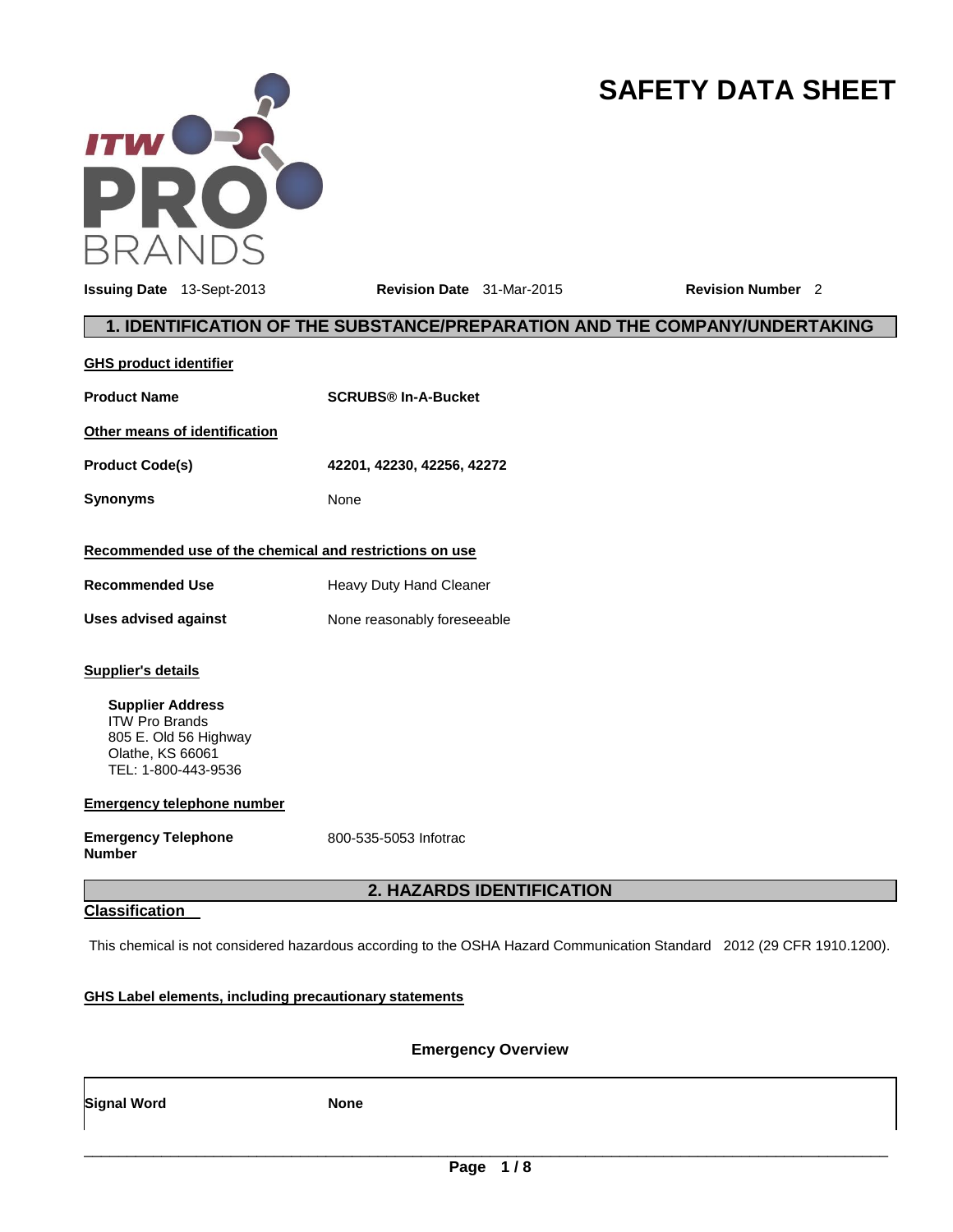|                                        |                               | The product contains no substances which at their given concentration are considered to be hazardous to health |      |        |
|----------------------------------------|-------------------------------|----------------------------------------------------------------------------------------------------------------|------|--------|
| <b>Appearance</b> Colorless-blue/white | <b>Physical State</b> Liquid. |                                                                                                                | Odor | Citrus |

\_\_\_\_\_\_\_\_\_\_\_\_\_\_\_\_\_\_\_\_\_\_\_\_\_\_\_\_\_\_\_\_\_\_\_\_\_\_\_\_\_\_\_\_\_\_\_\_\_\_\_\_\_\_\_\_\_\_\_\_\_\_\_\_\_\_\_\_\_\_\_\_\_\_\_\_\_\_\_\_\_\_\_\_\_\_\_\_\_\_\_\_\_

#### **Precautionary Statements**

**Prevention**

• None

**General Advice**

• None

#### **Storage**

• None

#### **Disposal**

• None

#### **Hazard Not Otherwise Classified (HNOC)**

#### Not applicable

#### **Other information**

Toxic to aquatic life. Harmful to aquatic life with long lasting effects

# **3. COMPOSITION/INFORMATION ON INGREDIENTS**

| <b>Chemical Name</b>               | <b>CAS-No</b> | Weight % | <b>Trade secret</b> |
|------------------------------------|---------------|----------|---------------------|
| Alcohols, C12-15, ethoxylated      | 68131-39-5    | $1 - 5$  |                     |
| Isoparaffinic Hydrocarbon          | 64742-47-8    | 1-5      |                     |
| Dimethyl adipate                   | 627-93-0      | 1-5      |                     |
| Diethylhexyl sodium sulfosuccinate | 577-11-7      | $1 - 5$  |                     |
| D-Limonene                         | 5989-27-5     | 1-5      |                     |

*\*The exact percentage (concentration) of composition has been withheld as a trade secret.* 

# **4. FIRST AID MEASURES**

#### **Description of necessary first-aid measures**

| <b>Eye Contact</b>  | Rinse thoroughly with plenty of water, also under the eyelids. If symptoms persist, call a<br>physician.                          |
|---------------------|-----------------------------------------------------------------------------------------------------------------------------------|
| <b>Skin Contact</b> | None normally required. Material is designed for skin cleansing. Get medical attention if<br>irritation develops and/or persists. |
| <b>Inhalation</b>   | Move to fresh air. If symptoms persist, call a physician.                                                                         |
| Ingestion           | Not an expected route of exposure. If large quantities of this material are swallowed, call a<br>physician immediately.           |

#### **Most important symptoms/effects, acute and delayed**

**Most Important Symptoms/Effects** Not expected to give rise to an acute hazard under normal condition of use.

#### **Indication of immediate medical attention and special treatment needed, if necessary**

**Notes to Physician Treat symptomatically.**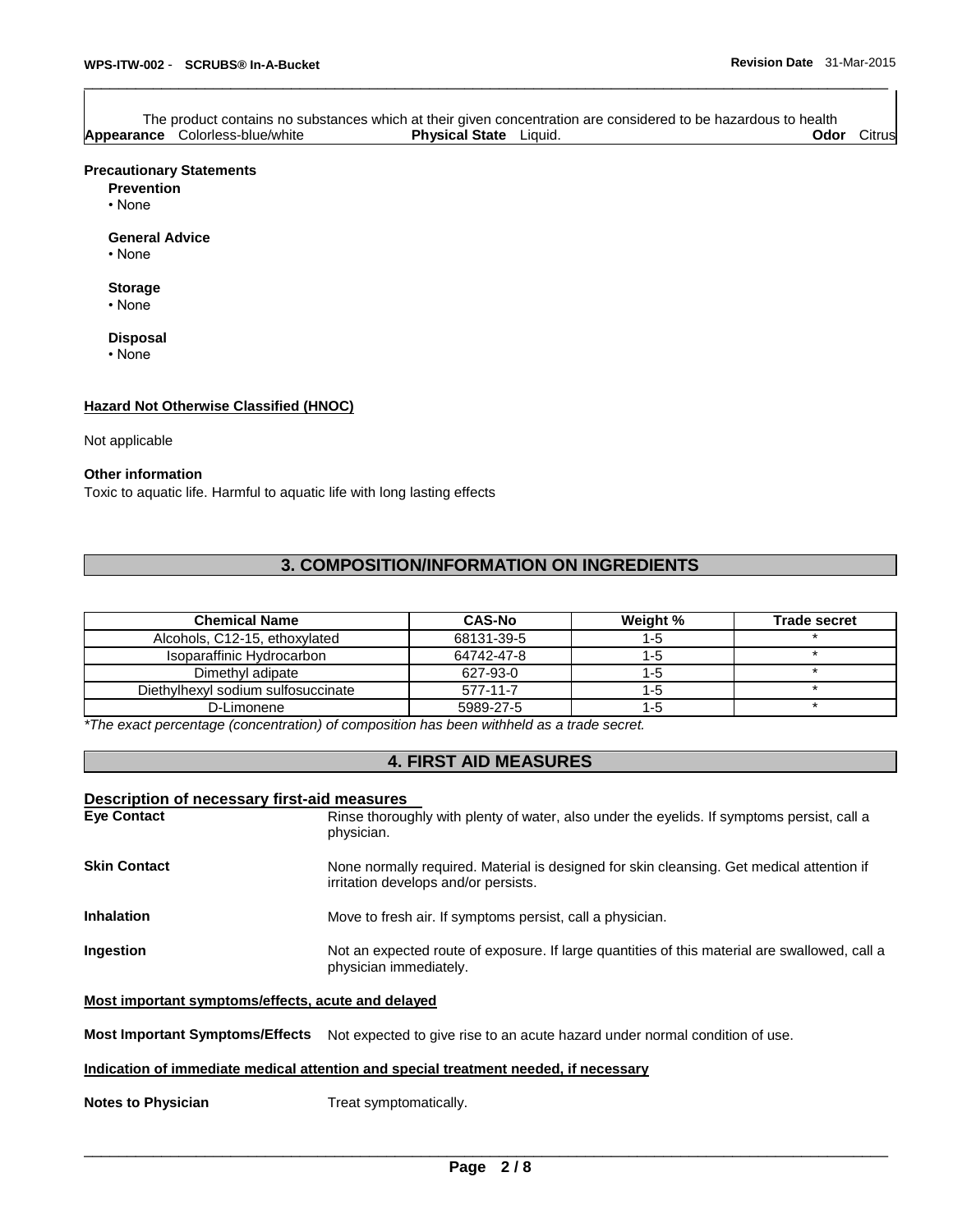#### \_\_\_\_\_\_\_\_\_\_\_\_\_\_\_\_\_\_\_\_\_\_\_\_\_\_\_\_\_\_\_\_\_\_\_\_\_\_\_\_\_\_\_\_\_\_\_\_\_\_\_\_\_\_\_\_\_\_\_\_\_\_\_\_\_\_\_\_\_\_\_\_\_\_\_\_\_\_\_\_\_\_\_\_\_\_\_\_\_\_\_\_\_ **5. FIRE-FIGHTING MEASURES**

#### **Suitable Extinguishing Media**

Dry chemical. Carbon dioxide (CO <sup>2</sup> ). Foam. Water spray or fog.

#### **Unsuitable Extinguishing Media** None

#### **Specific Hazards Arising from the Chemical**

None in particular

**Hazardous Combustion Products** Carbon dioxide (CO <sup>2</sup> ). Carbon monoxide. Hydrocarbons. Hydrogen sulfide. Sulfur dioxide. Soot.

| <b>Explosion Data</b>                   |       |
|-----------------------------------------|-------|
| <b>Sensitivity to Mechanical Impact</b> | None. |
| <b>Sensitivity to Static Discharge</b>  | None. |

**Protective Equipment and Precautions for Firefighters**

Use water spray to cool surrounding containers.

#### **6. ACCIDENTAL RELEASE MEASURES**

#### **Personal precautions, protective equipment and emergency procedures**

**Personal Precautions Use personal protective equipment.** 

#### **Environmental Precautions**

**Environmental Precautions** Prevent entry into waterways, sewers, basements or confined areas. Avoid release to the environment. See Section 12 for additional Ecological Information Dispose of contents/container to an approved waste disposal plant.

#### **Methods and materials for containment and cleaning up**

| <b>Methods for Containment</b> | Prevent further leakage or spillage if safe to do so.                                                                                                                                                                            |
|--------------------------------|----------------------------------------------------------------------------------------------------------------------------------------------------------------------------------------------------------------------------------|
| <b>Methods for Cleaning Up</b> | Small spillage: Wipe up with absorbent material (e.g. cloth, fleece). Large spillage: Use a<br>non-combustible material like vermiculite, sand or earth to soak up the product and place<br>into a container for later disposal. |

#### **7. HANDLING AND STORAGE**

#### **Precautions for safe handling**

Handling **Handling Avoid contact with eyes. Do not smoke. Handle in accordance with good industrial hygiene** and safety practice.

#### **Conditions for safe storage, including any incompatibilities**

| <b>Storage</b>               | Keep container closed when not in use. Keep container tightly closed in a dry and<br>well-ventilated place. Keep away from heat and sources of ignition. Do not contaminate<br>food or feed stuffs. Keep out of the reach of children. |
|------------------------------|----------------------------------------------------------------------------------------------------------------------------------------------------------------------------------------------------------------------------------------|
| <b>Incompatible Products</b> | Strong oxidizing agents. Strong acids.                                                                                                                                                                                                 |

# **8. EXPOSURE CONTROLS / PERSONAL PROTECTION**

#### **Control parameters**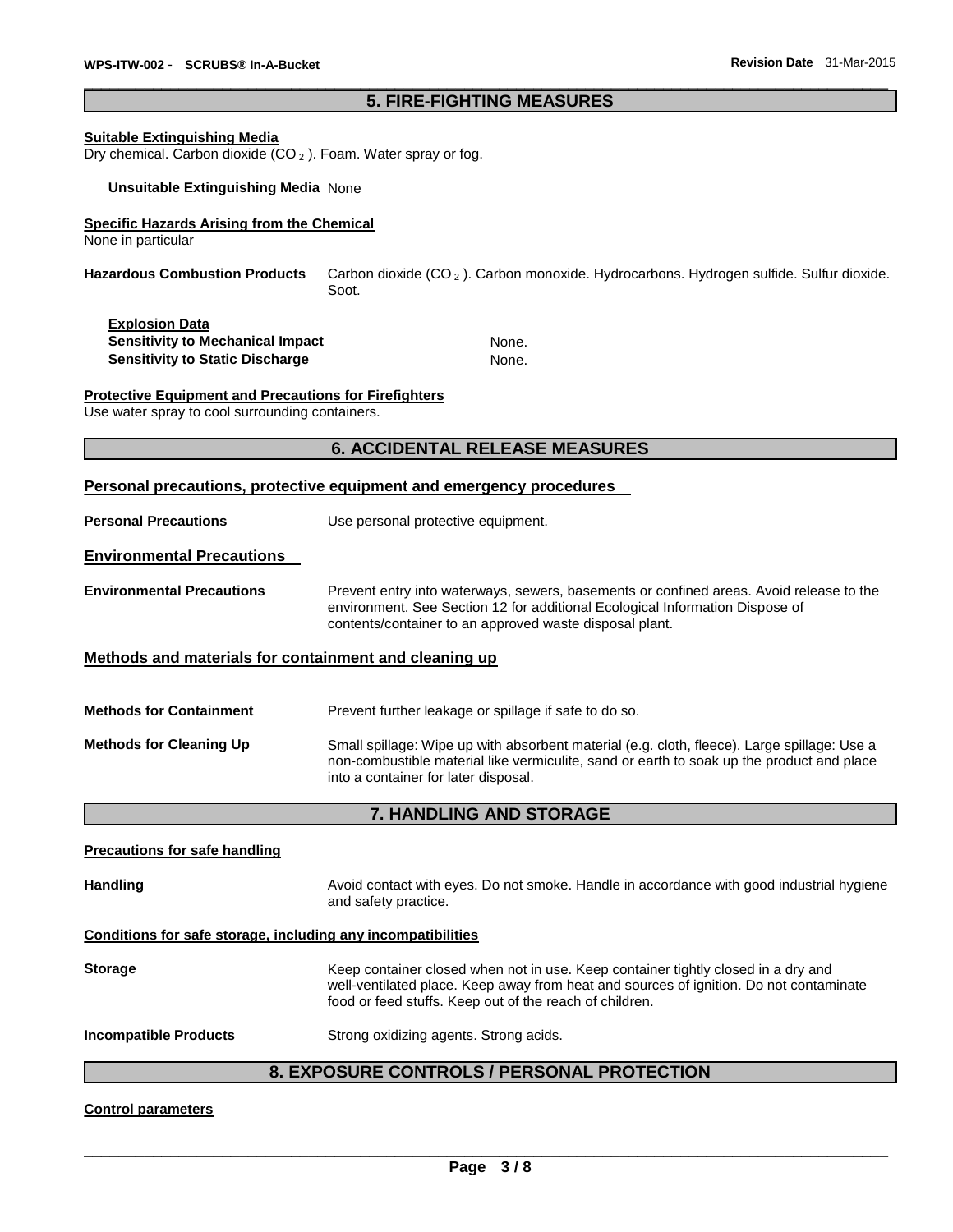| <b>Exposure Guidelines</b>                                                                     | This product does not contain any hazardous materials with occupational exposure limits<br>established by the region specific regulatory bodies.                                                                                                        |
|------------------------------------------------------------------------------------------------|---------------------------------------------------------------------------------------------------------------------------------------------------------------------------------------------------------------------------------------------------------|
| Appropriate engineering controls                                                               |                                                                                                                                                                                                                                                         |
| <b>Engineering Measures</b>                                                                    | Eyewash stations.                                                                                                                                                                                                                                       |
|                                                                                                | Individual protection measures, such as personal protective equipment                                                                                                                                                                                   |
| <b>Eye/Face Protection</b><br><b>Skin and Body Protection</b><br><b>Respiratory Protection</b> | No special protective equipment required.<br>No special protective equipment required.<br>None required under normal usage. If exposure limits are exceeded or irritation is<br>experienced, NIOSH/MSHA approved respiratory protection should be worn. |
| <b>Hygiene Measures</b>                                                                        | Handle in accordance with good industrial hygiene and safety practice.                                                                                                                                                                                  |

# **9. PHYSICAL AND CHEMICAL PROPERTIES**

#### **Information on basic physical and chemical properties**

| <b>Physical State</b>                                   | Liquid              | Appearance            | Colorless-blue/white     |
|---------------------------------------------------------|---------------------|-----------------------|--------------------------|
| Odor                                                    | <b>Citrus</b>       | <b>Odor Threshold</b> | No information available |
| <b>Property</b>                                         | <b>Values</b>       | Remarks/ - Method     |                          |
| рH                                                      | 6                   | None known            |                          |
| <b>Melting Point/Range</b>                              | No data available   | None known            |                          |
| <b>Boiling Point/Boiling Range</b>                      | 212 °F              | None known            |                          |
| <b>Flash Point</b>                                      | No data available   | None known            |                          |
| <b>Evaporation rate</b>                                 | No data available   | None known            |                          |
| Flammability (solid, gas)                               | No data available   | None known            |                          |
| <b>Flammability Limits in Air</b>                       |                     |                       |                          |
| upper flammability limit                                | No data available   |                       |                          |
| lower flammability limit                                | No data available   |                       |                          |
| <b>Vapor Pressure</b>                                   | No data available   | None known            |                          |
| <b>Vapor Density</b>                                    | >1                  | None known            |                          |
| <b>Relative Density</b>                                 | No data available   | None known            |                          |
| <b>Specific Gravity</b>                                 | 0.995               | None known            |                          |
| <b>Water Solubility</b>                                 | Miscible with water | None known            |                          |
| Solubility in other solvents                            | No data available   | None known            |                          |
| Partition coefficient: n-octanol/waterNo data available |                     | None known            |                          |
| <b>Autoignition Temperature</b>                         | No data available   | None known            |                          |
| <b>Decomposition Temperature</b>                        | No data available   | None known            |                          |
| <b>Viscosity</b>                                        | No data available   | None known            |                          |
| <b>Flammable Properties</b>                             | Not flammable       |                       |                          |
| <b>Explosive Properties</b>                             | No data available   |                       |                          |
| <b>Oxidizing Properties</b>                             | No data available   |                       |                          |
| <b>Other information</b>                                |                     |                       |                          |
| <b>VOC Content (%)</b>                                  | 0%                  |                       |                          |

# **10. STABILITY AND REACTIVITY**

#### **Reactivity**

Not reactive under normal conditions.

#### **Chemical stability**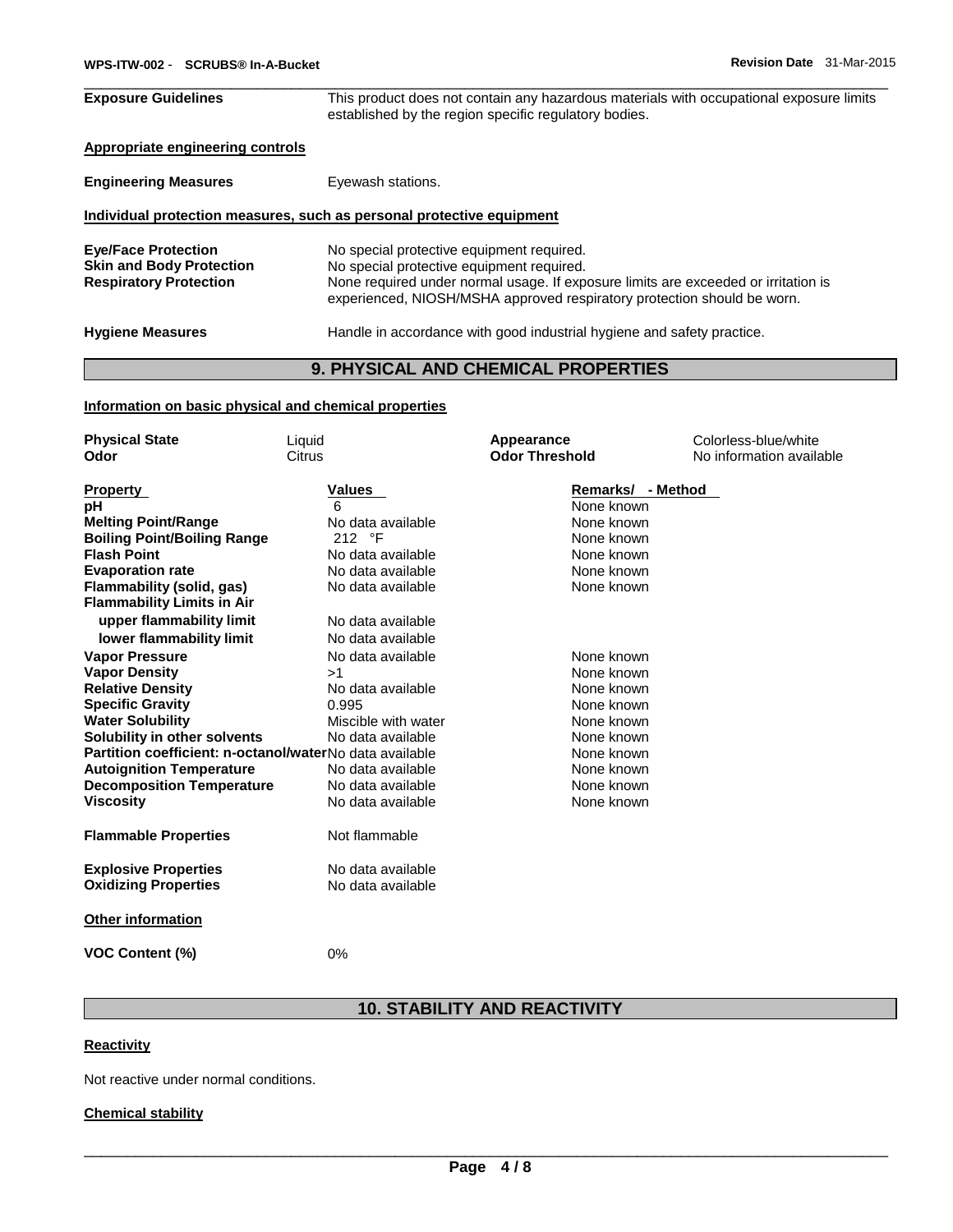Stable under recommended storage conditions.

#### **Possibility of hazardous reactions**

None under normal processing.

#### **Conditions to avoid**

Incompatible products.

#### **Incompatible materials**

Strong oxidizing agents. Strong acids.

#### **Hazardous decomposition products**

Carbon dioxide (CO2). Carbon monoxide (CO). Hydrocarbons. Hydrogen sulfide. Sulfur dioxide. Soot.

#### **11. TOXICOLOGICAL INFORMATION**

\_\_\_\_\_\_\_\_\_\_\_\_\_\_\_\_\_\_\_\_\_\_\_\_\_\_\_\_\_\_\_\_\_\_\_\_\_\_\_\_\_\_\_\_\_\_\_\_\_\_\_\_\_\_\_\_\_\_\_\_\_\_\_\_\_\_\_\_\_\_\_\_\_\_\_\_\_\_\_\_\_\_\_\_\_\_\_\_\_\_\_\_\_

#### **Information on likely routes of exposure**

| <b>Product Information</b> |                                         |
|----------------------------|-----------------------------------------|
| <b>Inhalation</b>          | Not an expected route of exposure       |
| <b>Eye Contact</b>         | Contact with eyes may cause irritation. |
| <b>Skin Contact</b>        | May cause mild skin irritation.         |
| Ingestion                  | Not an expected route of exposure.      |

#### **Symptoms related to the physical, chemical and toxicological characteristics**

**Symptoms** No information available.

#### **Delayed and immediate effects and also chronic effects from short and long term exposure**

| <b>Sensitization</b>     |  |
|--------------------------|--|
| <b>Mutagenic Effects</b> |  |
| <b>Carcinogenicity</b>   |  |

**Sensitization** No information available. **No information available.** Contains no ingredients above reportable quantities listed as a carcinogen.

| .<br>Chemical<br><b>Name</b> | <b>CGIH</b><br>$\sim$ | <b>IARC</b> | .<br>. | ∟ים ∩<br>יוסט |
|------------------------------|-----------------------|-------------|--------|---------------|
| umonene.<br>້                |                       | Group       |        |               |
| .<br>. .                     |                       |             |        |               |

# **IARC: (International Agency for Research on Cancer)**

| Group 3: Not Classifiable as to its Carcinogenicity to Humans |                                                                                                                     |
|---------------------------------------------------------------|---------------------------------------------------------------------------------------------------------------------|
| <b>Reproductive Toxicity</b>                                  | This product does not contain any known or suspected reproductive hazards.                                          |
| <b>STOT - single exposure</b>                                 | None of the ingredients are known to cause specific target organ effects from a single<br>exposure.                 |
| <b>STOT - repeated exposure</b>                               | None of the ingredients are known to cause specific target organ effects through prolonged<br>or repeated exposure. |
| <b>Aspiration Hazard</b>                                      | None of the ingredients are known to be an aspiration hazard.                                                       |

**Numerical measures of toxicity - Product** 

|                    | The following values are calculated based on chapter 3.1 of the GHS document: |  |
|--------------------|-------------------------------------------------------------------------------|--|
| LD50 Oral          | 42888 mg/kg; Acute toxicity estimate                                          |  |
| <b>LD50 Dermal</b> | 329859 mg/kg; Acute toxicity estimate                                         |  |
|                    |                                                                               |  |

### **12. ECOLOGICAL INFORMATION**

#### **Ecotoxicity**

Toxic to aquatic life. Harmful to aquatic life with long lasting effects.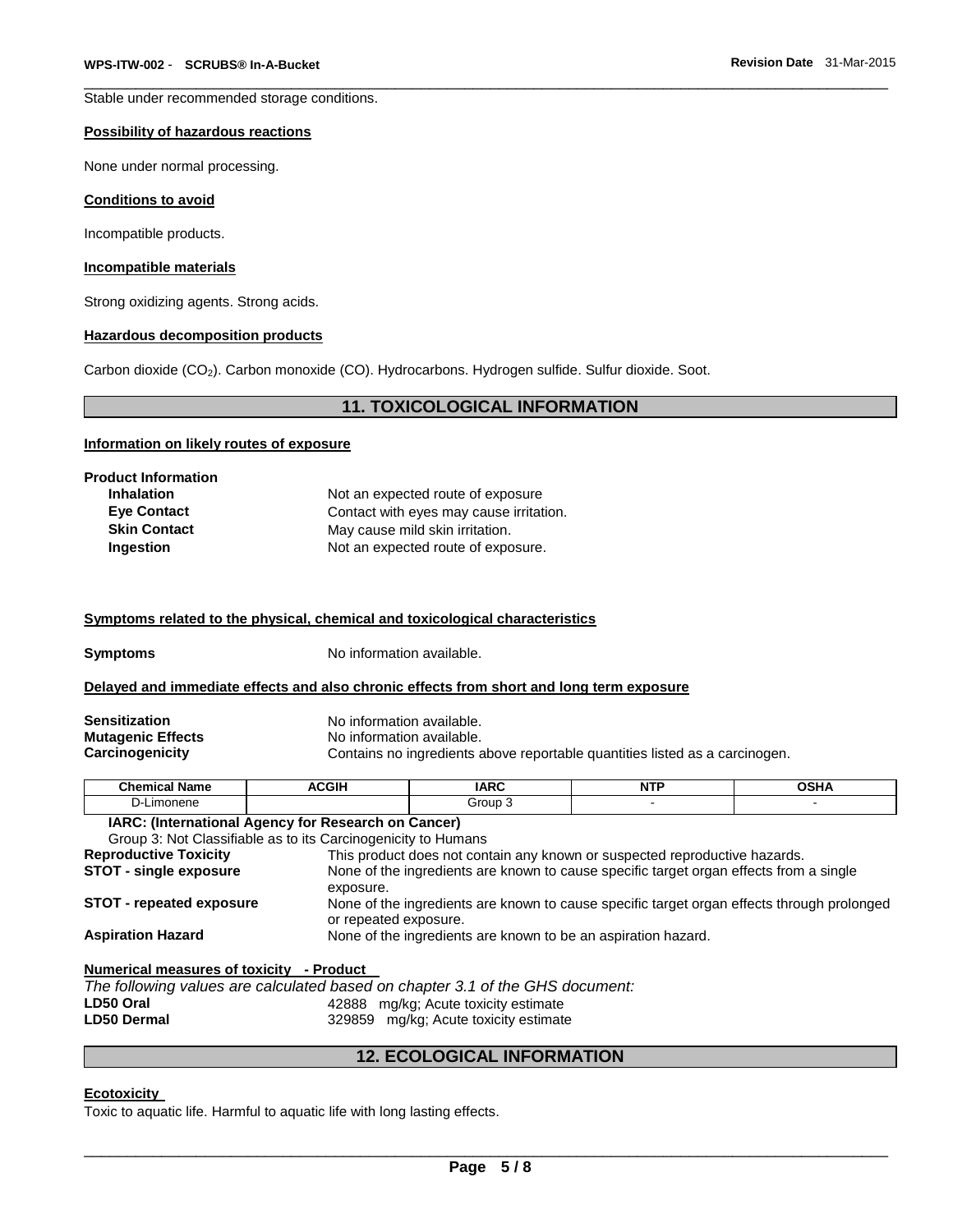| <b>Chemical Name</b>        | <b>Toxicity to Algae</b>  | <b>Toxicity to Fish</b>                         | <b>Toxicity to</b><br><b>Microorganisms</b> | Daphnia Magna (Water<br>Flea)                 |
|-----------------------------|---------------------------|-------------------------------------------------|---------------------------------------------|-----------------------------------------------|
| Isoparaffinic Hydrocarbon   |                           | LC50 96 h: = 45 mg/L                            |                                             | LC50 96 h: = $4720$ mg/L                      |
| 64742-47-8                  |                           | flow-through (Pimephales                        |                                             | (Den-dronereides                              |
|                             |                           | promelas) $\angle$ C50 96 h: = 2.2              |                                             | heteropoda)                                   |
|                             |                           | mg/L static (Lepomis                            |                                             |                                               |
|                             |                           | macrochirus) LC50 96 h: =                       |                                             |                                               |
|                             |                           | 2.4 mg/L static                                 |                                             |                                               |
|                             |                           | (Oncorhynchus mykiss)                           |                                             |                                               |
| Diethylhexyl sodium         |                           | LC50 96 h: 20 - 40 mg/L                         |                                             | EC50 48 h: = 36 mg/L                          |
| sulfosuccinate              |                           | semi-static (Oncorhynchus                       |                                             | (Daphnia magna)                               |
| 577-11-7                    |                           | mykiss) LC50 96 h: < 24                         |                                             |                                               |
|                             |                           | mg/L static (Oncorhynchus                       |                                             |                                               |
|                             |                           | mykiss) LC50 96 h: = 37                         |                                             |                                               |
|                             |                           | mg/L static (Lepomis                            |                                             |                                               |
|                             |                           | macrochirus)                                    |                                             |                                               |
| D-Limonene                  |                           | LC50 96 h: 0.619 - 0.796                        |                                             |                                               |
| 5989-27-5                   |                           | mg/L flow-through                               |                                             |                                               |
|                             |                           | (Pimephales promelas) LC50                      |                                             |                                               |
|                             |                           | $96 h: = 35 mg/L$                               |                                             |                                               |
|                             |                           | (Oncorhynchus mykiss)                           |                                             |                                               |
|                             |                           | LC50 96 h: 19.6-26.2 mg/L                       |                                             | EC50 48 h: 122.1 - 163.5                      |
| Dimethyl glutarate          |                           |                                                 |                                             |                                               |
| 1119-40-0                   |                           | static (Pimephales promelas)                    |                                             | mg/L (Daphnia magna)<br>EC5024 h: > 1000 mg/L |
| 1,3-Propanediol,            | EC50 72 h: > 1000 mg/L    | LC50 96 h: > 1000 mg/L                          |                                             |                                               |
| 2,2-dimethyl-               | (Pseudokirchneriella      | semi-static (Oryzias latipes)                   |                                             | (Daphnia magna)                               |
| 126-30-7                    | subcapitata)              |                                                 |                                             |                                               |
|                             | EC50 72 h: > 500 mg/L     |                                                 |                                             |                                               |
|                             | (Desmodesmus subspicatus) |                                                 |                                             |                                               |
| Isopropyl myristate         | EC50 72 h: > 100 mg/L     | LC50 96 h: = $8400$ mg/L                        |                                             | EC50 48 h: = $100$ mg/L                       |
| $110 - 27 - 0$              | (Desmodesmus subspicatus) | (Brachydanio rerio)                             |                                             | (Daphnia magna)                               |
|                             |                           | LC50 96 h: = $8400$ mg/L                        |                                             |                                               |
|                             |                           | semi-static (Brachydanio                        |                                             |                                               |
|                             |                           | rerio)                                          |                                             |                                               |
| 2-Phenoxyethanol            | EC50 72 h: > 500 mg/L     | LC50 96 h: 337 - 352 mg/L                       | $EC50 = 32.4$ mg/L 5 min                    | EC50 48 h: > 500 mg/L                         |
| 122-99-6                    | (Desmodesmus subspicatus) | flow-through (Pimephales                        | $EC50 = 880$ mg/L 17 h                      | (Daphnia magna)                               |
|                             |                           | promelas) $\overline{\text{LC}}$ 50 96 h: = 366 |                                             |                                               |
|                             |                           | mg/L static (Pimephales                         |                                             |                                               |
|                             |                           | promelas) LC50 96 h: 220 -                      |                                             |                                               |
|                             |                           | 460 mg/L static (Leuciscus                      |                                             |                                               |
|                             |                           | idus)                                           |                                             |                                               |
| Propylene glycol            | EC50 96 h: = 19000 mg/L   | LC50 96 h: = $51600$ mg/L                       | $EC50 = 710$ mg/L 30 min                    | EC50 24 h: > 10000 mg/L                       |
| $57 - 55 - 6$               | (Pseudokirchneriella      | static (Oncorhynchus                            |                                             | (Daphnia magna) EC50 48                       |
|                             | subcapitata)              | mykiss) LC50 96 h: 41 - 47                      |                                             | h: $> 1000$ mg/L Static                       |
|                             |                           | mL/L static (Oncorhynchus                       |                                             | (Daphnia magna)                               |
|                             |                           | mykiss) LC50 96 h: = 51400                      |                                             |                                               |
|                             |                           | mg/L static (Pimephales                         |                                             |                                               |
|                             |                           | promelas) LC50 96 h: = $710$                    |                                             |                                               |
|                             |                           | mg/L (Pimephales                                |                                             |                                               |
|                             |                           | promelas)                                       |                                             |                                               |
| Glycerin                    |                           | LC50 96 h: 51 - 57 mL/L                         |                                             | EC50 24 h: > 500 mg/L                         |
| $56 - 81 - 5$               |                           | static (Oncorhynchus                            |                                             | (Daphnia magna)                               |
|                             |                           | mykiss)                                         |                                             |                                               |
| lodopropynyl butylcarbamate |                           | LC50 96 h: 0.049-0.079                          |                                             |                                               |
| 55406-53-6                  |                           | mg/L flow-through                               |                                             |                                               |
|                             |                           | (Oncorhynchus mykiss)                           |                                             |                                               |
|                             |                           | LC50 96 h: 0.05-0.089                           |                                             |                                               |
|                             |                           | mg/L (Oncorhynchus                              |                                             |                                               |
|                             |                           | mykiss)                                         |                                             |                                               |
|                             |                           | LC50 96 h: 0.14-0.32 mg/L                       |                                             |                                               |
|                             |                           | flow-through (Lepomis                           |                                             |                                               |
|                             |                           | macrochirus)                                    |                                             |                                               |
|                             |                           | LC50 96 h: 0.18-0.23 mg/L                       |                                             |                                               |
|                             |                           | flow-through (Pimephales                        |                                             |                                               |
|                             |                           | promelas)                                       |                                             |                                               |
|                             |                           |                                                 |                                             |                                               |

**Persistence and Degradability** No information available.

**Bioaccumulation No information available.** 

### **Other Adverse Effects**

No information available.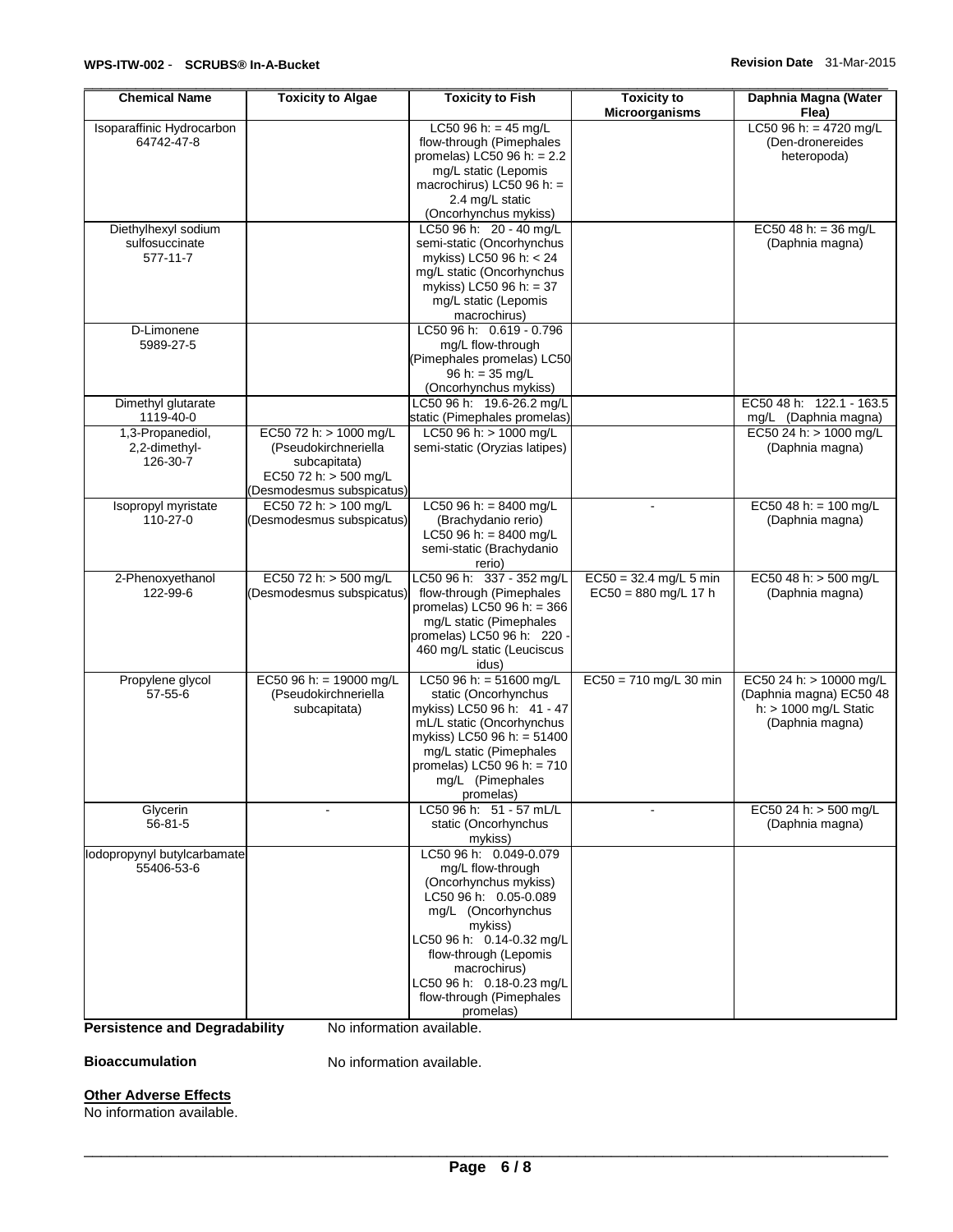# **13. DISPOSAL CONSIDERATIONS Waste Disposal Methods** This material, as supplied, is not a hazardous waste according to Federal regulations (40 CFR 261). This material could become a hazardous waste if it is mixed with or otherwise comes in contact with a hazardous waste, if chemical additions are made to this material, or if the material is processed or otherwise altered. Consult 40 CFR 261 to determine whether the altered material is a hazardous waste. Consult the appropriate state, regional, or local regulations for additional requirements. **Contaminated Packaging <b>Do not re-use empty containers.**

\_\_\_\_\_\_\_\_\_\_\_\_\_\_\_\_\_\_\_\_\_\_\_\_\_\_\_\_\_\_\_\_\_\_\_\_\_\_\_\_\_\_\_\_\_\_\_\_\_\_\_\_\_\_\_\_\_\_\_\_\_\_\_\_\_\_\_\_\_\_\_\_\_\_\_\_\_\_\_\_\_\_\_\_\_\_\_\_\_\_\_\_\_

This product contains one or more substances that are listed with the State of California as a hazardous waste.

| <b>Chemical Name</b> | ---<br>---<br><b>Califor</b><br>Waste<br><b>Hazardous</b><br>nıa |
|----------------------|------------------------------------------------------------------|
| umonene              | Foxic                                                            |

# **14. TRANSPORT INFORMATION**

**DOT** Not regulated

# **15. REGULATORY INFORMATION**

#### **International Inventories**

#### **Legend**

**TSCA** - United States Toxic Substances Control Act Section 8(b) Inventory. All components of this product are either listed or are exempt on the TSCA inventory.

**DSL/NDSL** - Canadian Domestic Substances List/Non-Domestic Substances List

#### **U.S. Federal Regulations**

Section 313 of Title III of the Superfund Amendments and Reauthorization Act of 1986 (SARA). This product does not contain any chemicals which are subject to the reporting requirements of the Act and Title 40 of the Code of Federal Regulations, Part 372.

### **SARA 311/312 Hazard Categories**

| Acute Health Hazard               | No. |
|-----------------------------------|-----|
| Chronic Health Hazard             | No. |
| Fire Hazard                       | No. |
| Sudden Release of Pressure Hazard | N٥  |
| Reactive Hazard                   | N٥. |

#### **Clean Water Act**

This product does not contain any substances regulated as pollutants pursuant to the Clean Water Act (40 CFR 122.21 and 40 CFR 122.42).

### **CERCLA**

This material, as supplied, does not contain any substances regulated as hazardous substances under the Comprehensive Environmental Response Compensation and Liability Act (CERCLA) (40 CFR 302) or the Superfund Amendments and Reauthorization Act (SARA) (40 CFR 355). There may be specific reporting requirements at the local, regional, or state level pertaining to releases of this material.

#### **U.S. State Regulations**